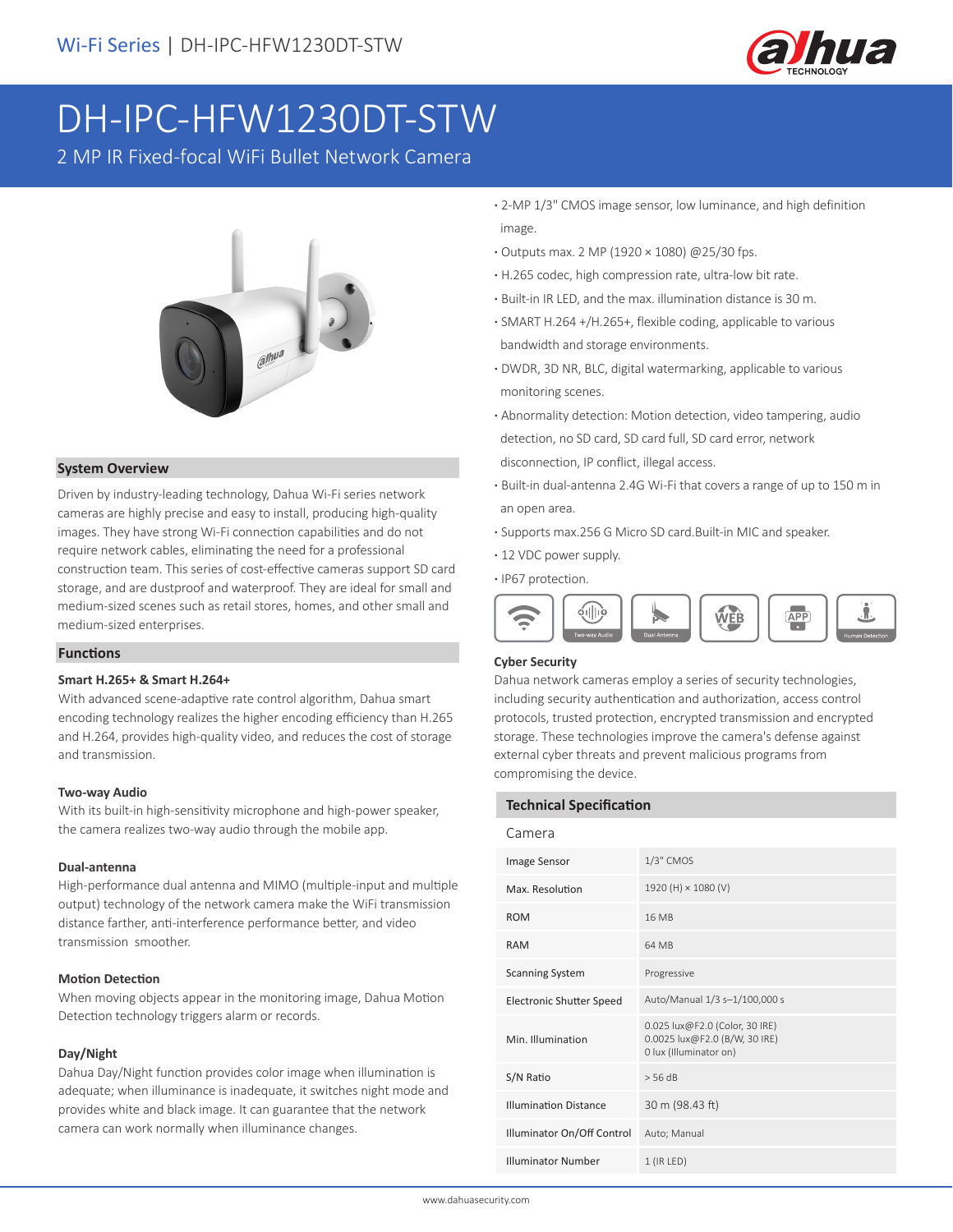# Wi-Fi Series | DH-IPC-HFW1230DT-STW

| Pan/Tilt/Rotation Range          |                                              | Pan: 0°-360°<br>Tilt: 0°-90°<br>Rotation: 0°-360°                                                                                                                                                                                                                                    |                                                                                                                             |                                                       |                     |  |
|----------------------------------|----------------------------------------------|--------------------------------------------------------------------------------------------------------------------------------------------------------------------------------------------------------------------------------------------------------------------------------------|-----------------------------------------------------------------------------------------------------------------------------|-------------------------------------------------------|---------------------|--|
| Lens                             |                                              |                                                                                                                                                                                                                                                                                      |                                                                                                                             |                                                       |                     |  |
| Lens Type                        |                                              | Fixed-focal                                                                                                                                                                                                                                                                          |                                                                                                                             |                                                       |                     |  |
| Lens Mount                       |                                              | M12                                                                                                                                                                                                                                                                                  |                                                                                                                             |                                                       |                     |  |
| Focal Length                     |                                              | 2.8 mm; 3.6 mm                                                                                                                                                                                                                                                                       |                                                                                                                             |                                                       |                     |  |
| Max. Aperture                    |                                              | F2.0                                                                                                                                                                                                                                                                                 |                                                                                                                             |                                                       |                     |  |
| Field of View                    |                                              |                                                                                                                                                                                                                                                                                      | $2.8$ mm:<br>Horizontal: 100°; Vertical: 53°; Diagonal: 120°<br>$3.6$ mm:<br>Horizontal: 86°; Vertical: 43°; Diagonal: 102° |                                                       |                     |  |
| Iris Control                     |                                              |                                                                                                                                                                                                                                                                                      | Fixed                                                                                                                       |                                                       |                     |  |
| Close Focus Distance             |                                              | 2.8 mm: 0.6 m (1.97 ft)<br>3.6 mm: 1.0 m (3.28 ft)                                                                                                                                                                                                                                   |                                                                                                                             |                                                       |                     |  |
|                                  | Lens                                         | Detect                                                                                                                                                                                                                                                                               | Observe                                                                                                                     | Recognize                                             | Identify            |  |
| <b>DORI</b><br><b>Distance</b>   | 2.8 <sub>mm</sub>                            | 46.9 m<br>(153.87 ft)                                                                                                                                                                                                                                                                | 18.8 m<br>(61.68 ft)                                                                                                        | 9.4 <sub>m</sub><br>(30.84 ft)                        | 4.7 m<br>(15.42 ft) |  |
|                                  | 3.6 <sub>mm</sub>                            | 58.8 m<br>(192.91 ft)                                                                                                                                                                                                                                                                | 23.5 m<br>(77.10 ft)                                                                                                        | 11.8 m<br>(38.71 ft)                                  | 5.9 m<br>(19.36 ft) |  |
| Video                            |                                              |                                                                                                                                                                                                                                                                                      |                                                                                                                             |                                                       |                     |  |
| Video Compression                |                                              | H.264B; H.264; H.264H; H.265                                                                                                                                                                                                                                                         |                                                                                                                             |                                                       |                     |  |
|                                  | <b>Smart Codec</b>                           |                                                                                                                                                                                                                                                                                      | Smart H.265+; Smart H.264+                                                                                                  |                                                       |                     |  |
| Video Frame Rate                 |                                              | Main stream:<br>$1920 \times 1080$ (1-25/30 fps)<br>Sub stream:<br>$704 \times 576$ (1-25 fps)<br>$704 \times 480$ (1-30 fps)<br>*The values above are the max. frame rates of each<br>stream; for multiple streams, the values will be subjected<br>to the total encoding capacity. |                                                                                                                             |                                                       |                     |  |
| <b>Stream Capability</b>         |                                              | 2 streams                                                                                                                                                                                                                                                                            |                                                                                                                             |                                                       |                     |  |
| Resolution                       |                                              | 1080p (1920 × 1080); 960p (1280 × 960); 720p (1280 ×<br>720)                                                                                                                                                                                                                         |                                                                                                                             |                                                       |                     |  |
| <b>Bit Rate Control</b>          |                                              | CBR/VBR                                                                                                                                                                                                                                                                              |                                                                                                                             |                                                       |                     |  |
| Video Bit Rate                   |                                              | H264: 24 kbps-4096 kbps<br>H265: 9 kbps-4096 kbps                                                                                                                                                                                                                                    |                                                                                                                             |                                                       |                     |  |
| Day/Night                        |                                              | Auto (ICR)/Color/B/W                                                                                                                                                                                                                                                                 |                                                                                                                             |                                                       |                     |  |
| <b>BLC</b>                       |                                              | Yes                                                                                                                                                                                                                                                                                  |                                                                                                                             |                                                       |                     |  |
| <b>WDR</b>                       |                                              | <b>DWDR</b>                                                                                                                                                                                                                                                                          |                                                                                                                             |                                                       |                     |  |
| <b>White Balance</b>             |                                              | custom                                                                                                                                                                                                                                                                               |                                                                                                                             | Auto; natural; street lamp; outdoor; manual; regional |                     |  |
| Gain Control                     |                                              | Auto                                                                                                                                                                                                                                                                                 |                                                                                                                             |                                                       |                     |  |
|                                  | <b>Noise Reduction</b><br>3D <sub>NR</sub>   |                                                                                                                                                                                                                                                                                      |                                                                                                                             |                                                       |                     |  |
|                                  | <b>Motion Detection</b><br>1024 kbps (1080p) |                                                                                                                                                                                                                                                                                      |                                                                                                                             |                                                       |                     |  |
| <b>Smart Illumination</b><br>Yes |                                              |                                                                                                                                                                                                                                                                                      |                                                                                                                             |                                                       |                     |  |
| Image Rotation                   |                                              | $0^{\circ}/180^{\circ}$                                                                                                                                                                                                                                                              |                                                                                                                             |                                                       |                     |  |
| Mirror                           |                                              | Yes                                                                                                                                                                                                                                                                                  |                                                                                                                             |                                                       |                     |  |
| Audio                            |                                              |                                                                                                                                                                                                                                                                                      |                                                                                                                             |                                                       |                     |  |
| <b>Built-in MIC</b>              |                                              | Yes                                                                                                                                                                                                                                                                                  |                                                                                                                             |                                                       |                     |  |

| <b>Built-in Speaker</b>      | Yes                                                                                                                                                                                                         |  |  |
|------------------------------|-------------------------------------------------------------------------------------------------------------------------------------------------------------------------------------------------------------|--|--|
| <b>Audio Compression</b>     | G.711a; G.711Mu                                                                                                                                                                                             |  |  |
| Alarm                        |                                                                                                                                                                                                             |  |  |
| Alarm Event                  | No SD card; SD card full; SD card error; network<br>disconnection; IP conflict; illegal access; motion<br>detection; video tampering; audio detection; intensity<br>change; SMD (human)                     |  |  |
| Network                      |                                                                                                                                                                                                             |  |  |
| Network Port                 | RJ-45 (10/100 Base-T)                                                                                                                                                                                       |  |  |
| Wi-Fi                        | IEEE802.11b/g/n 2.4-2.4835 GHz; 2.4 G                                                                                                                                                                       |  |  |
| Wireless Range               | Up to 150 m (The performance varies based on<br>actual environment)                                                                                                                                         |  |  |
| <b>SDK and API</b>           | Yes                                                                                                                                                                                                         |  |  |
| <b>Cyber Security</b>        | Video encryption; configuration encryption; Digest;<br>WSSE; account lockout; security logs; generation and<br>importing of X.509 certification; HTTPS; trusted boot;<br>trusted execution; trusted upgrade |  |  |
| Network Protocol             | IPv4; HTTP; TCP; UDP; ARP; RTP; RTSP; RTCP; DHCP; DNS;<br>NTP; Multicast; RTMP                                                                                                                              |  |  |
| Interoperability             | ONVIF (Profile S/Profile T); CGI; P2P                                                                                                                                                                       |  |  |
| User/Host                    | 6 (Total bandwidth: 36 M)                                                                                                                                                                                   |  |  |
| Storage                      | Micro SD card (support max. 256 GB)                                                                                                                                                                         |  |  |
| <b>Browser</b>               | IE<br>Chrome<br>Firefox                                                                                                                                                                                     |  |  |
| Management Software          | Smart PSS; DSS; DMSS                                                                                                                                                                                        |  |  |
| Mobile Client                | iOS; Android                                                                                                                                                                                                |  |  |
| Certification                |                                                                                                                                                                                                             |  |  |
| Certifications               | CE-LVD:EN62368-1;<br>CE-EMC:Electromagnetic Compatibility Directive<br>2014/30/EU;<br>CE-RED:Radio Equipment Directive 2014/53/EU;<br>FCC:47 CFR FCC Part 15, Subpart B;<br>FCC ID:FCC PART 15C             |  |  |
| Power                        |                                                                                                                                                                                                             |  |  |
| Power Supply                 | 12 VDC                                                                                                                                                                                                      |  |  |
| Power Consumption            | Basic: 2.2 W (12 VDC)<br>Max. (H.265+IR intensity):6.21 W (12 VDC)                                                                                                                                          |  |  |
| Environment                  |                                                                                                                                                                                                             |  |  |
| <b>Operating Temperature</b> | -30 °C to +50 °C (-22 °F to +122 °F)                                                                                                                                                                        |  |  |
| <b>Operating Humidity</b>    | $\leq 95\%$                                                                                                                                                                                                 |  |  |
| <b>Storage Temperature</b>   | -40 °C to +60 °C ( -40 °F to +140 °F)                                                                                                                                                                       |  |  |
| Protection                   | <b>IP67</b>                                                                                                                                                                                                 |  |  |
| Structure                    |                                                                                                                                                                                                             |  |  |
| Casing                       | Front cover: Plastic<br>Rear: Plastic<br>Bracket: Metal                                                                                                                                                     |  |  |
| <b>Product Dimensions</b>    | 180 mm × 83.3 mm × 114.8 mm (7.09" × 3.28" × 4.52")                                                                                                                                                         |  |  |
| Net Weight                   | 350.1 g (0.77 lb)                                                                                                                                                                                           |  |  |
| <b>Gross Weight</b>          | 588.1 g (1.30 lb)                                                                                                                                                                                           |  |  |